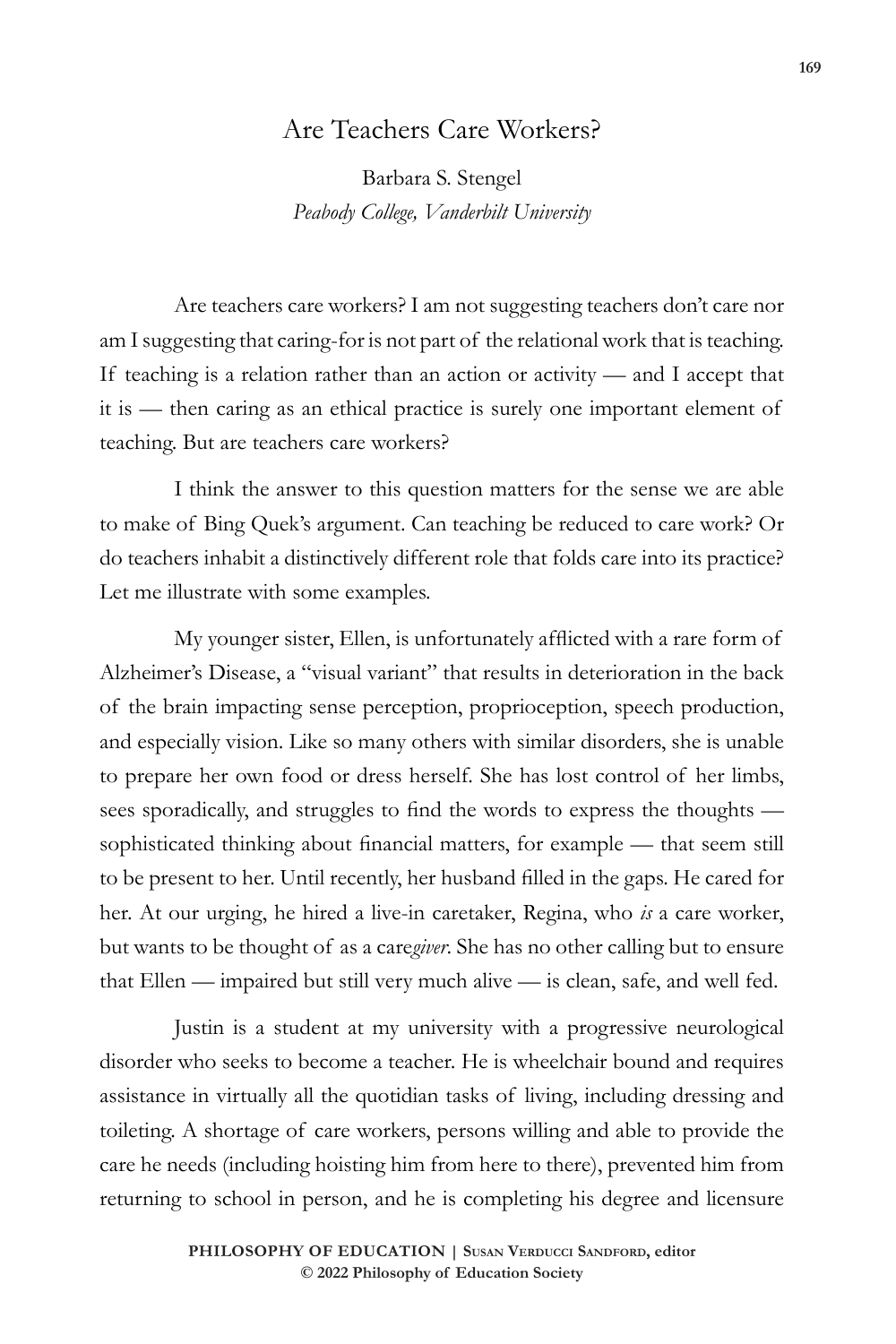requirements online. He is highly intelligent, pedagogically creative, and keenly interested in the thinking of his students. He will, I am quite sure, leverage that thinking for their development. He cares for and about them. It seems to me he is not a care worker, but he cannot do what he must without a dedicated care worker at his side.

Nancy, the teacher Quek introduces us to is an only-too-familiar character at this moment in time. As Quek puts it, "pressed for time and energy, she as a one-caring is unable to receive her students one at a time, to identify and fulfil their unique needs, and in turn foster caring relationships with them which are key to providing good care." Quek points us toward something important when she notes the moral quandary that Nancy finds herself in. And yes, caring is implicated in that quandary, but it isn't really the problem.

The problem is not that Nancy or Justin can't care for their students — and prompt a reciprocal cared-for response. It's that in the absence of the conditions for connection (time, resources, etc.), they can't educate.

Quek knows this of course. Still, she chooses to center her claims for community support for teaching and teachers in a two-part argument, that teachers are care workers and that care workers should have the structural and infrastructural supports to enable them to care effectively, that is, in ways that result in reciprocal satisfaction for both the cared-for and for the carer. I have no difficulty accepting the latter premise, that if we are going to place persons in care work, they should have the needed tools of their trade, including and especially time and adequate compensation. As I noted above, however, I don't accept the premise that teachers are simply care workers. Moreover, I'm not convinced that this argument will be compelling to anybody with the 'juice' to do something about it.

This raises a different question for me. Who is the audience for this argument? (I know who is the audience for this essay, those of us reading *Philosophy of Education*). Who needs to be convinced that teachers ought to have the resources to do their job effectively? And what is the job that we ask teachers to do? We have to figure this out in order to make the right sort of argument: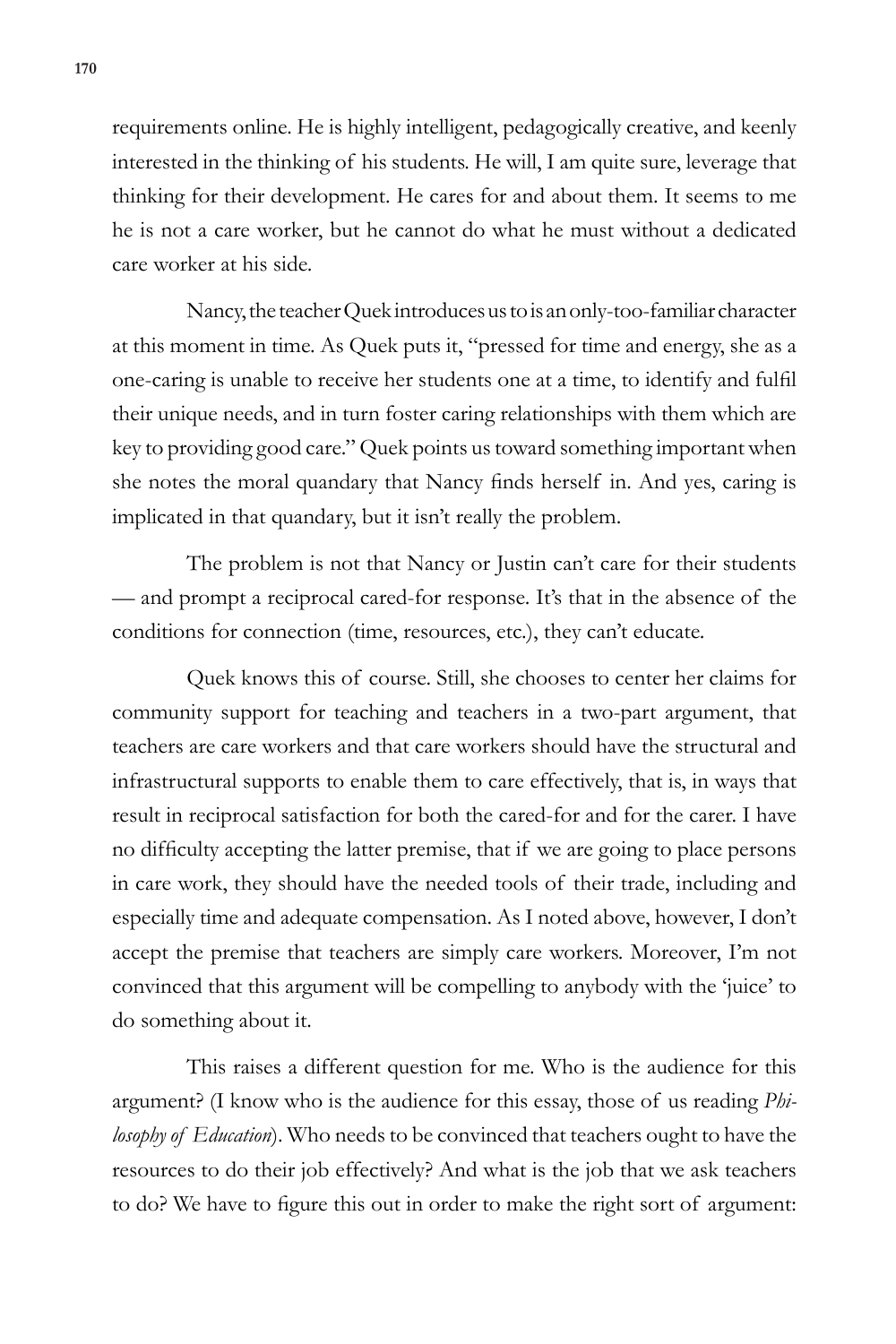one that is compelling — rationally, but also psychologically, emotionally, and politically.

I find it hard to imagine an educator who doesn't believe that time, space, autonomy, respect, and resources are not sorely needed in school settings. Still, forty years ago we began the political process of squeezing public schools to death, motivated it seems by a desire to privatize all aspects of American life — including the public school — and replace the common schools with an individualized set of alternatives (vouchers, charters, tax support for religious schools, etc.). Those like me who have lived the shift from A Nation at Risk through No Child Left Behind to Race to the Top, a shift that gutted teachers' autonomy and starved public schools of their financial lifeblood, are only too aware of the change in classroom conditions. We have entered a phase of cruel optimism in which folks become teachers to nurture young people into adulthood, only to find out that becoming a teacher means you can't actually do that intellectual, emotional, and psychological nurturing.

If educators and educational philosophers aren't fighting Quek, then who is? We might assume it is taxpayers, but in fact, if annual Phi Delta Kappa surveys are a reliable indicator, taxpayers, especially parents, want teachers to have the time and emotional bandwidth to nurture their children.

What is the argument that needs to be made here — and to whom? I accept with Quek, Kittay, Tronto, and especially Nel Noddings that one might approach education from the perspective of care — and use that approach as *a point of entry* revealing the multifaceted effort that is teaching. But to cast teaching as care work feels limited and dangerous, politically and educationally.

I find myself caught here in a bit of a conundrum. On one hand, I do not want to downplay the importance of care workers of the kind who ensure the well-being of Ellen or Justin. I want their work to be respected and their efforts to be well-compensated no matter the wealth of the person who requires care. If I insist that teachers are not care workers, or are somehow more than care workers, am I downplaying the work of those who *are* care workers? On the other, I am acutely aware that acknowledging and naming teachers as care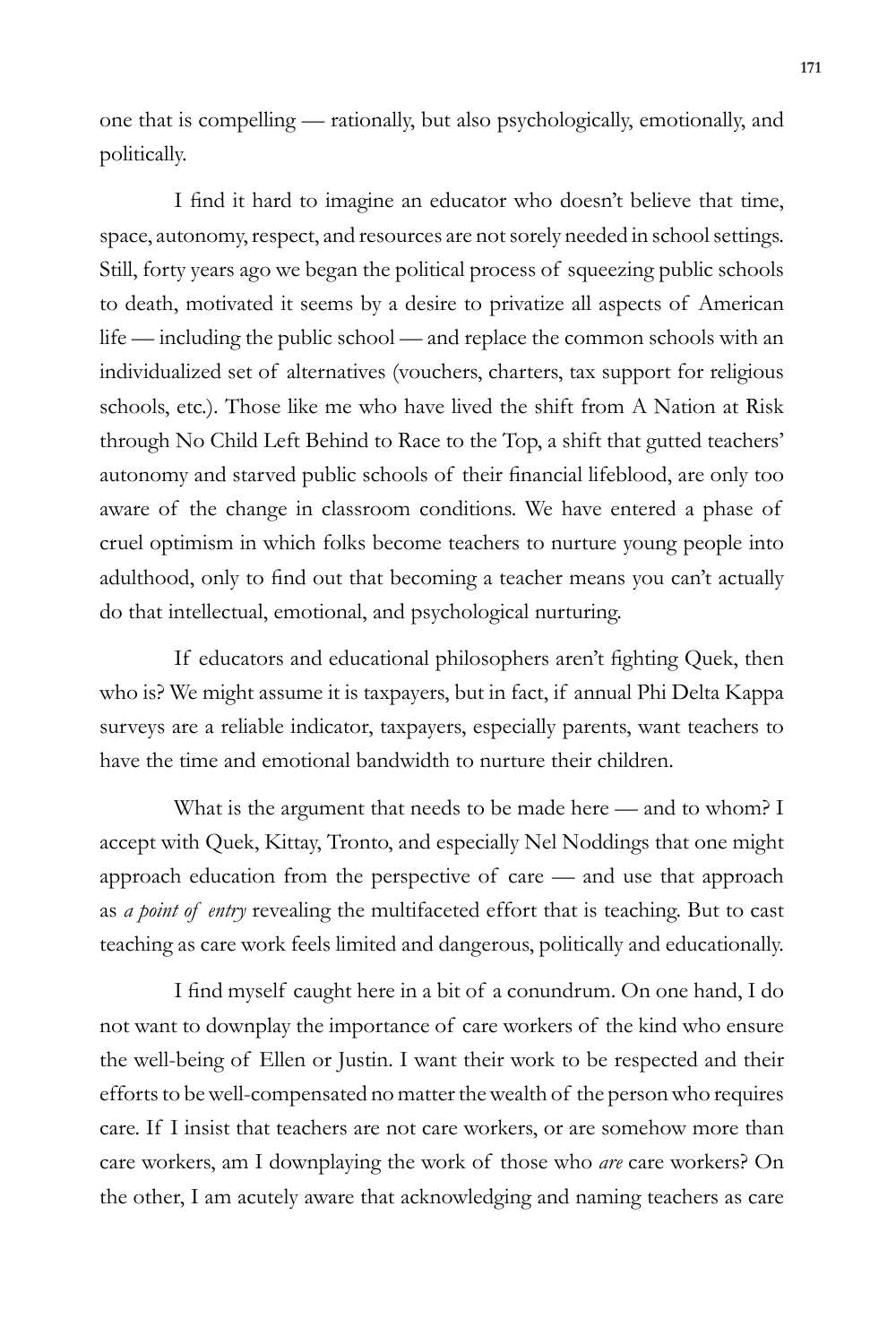workers will, in light of current political realities, work against the argument that we as a community should provide the resources needed to do the work. We should be embarrassed to say it, but care work is associated with women and children and continues to be generally devalued. (Consider our willingness in the US to invest in bridges and broadband, but not in the care of children.)

The point of the teaching-learning relation is the growth and development of the student(s) in and for themselves, in and for community. Whether you think of education in the German tradition as Bildung or in Deweyan images of growth or even through neoliberal standards of achievement, caring is inseparable from, but also in some sense instrumental to, that other goal. Caregiving in and of itself does not result in the kind of growth that is properly educational. Regina, my sister's caregiver, cares for her needs, both physical and, to some limited extent, social. Care is its own end. Justin's caring for his students always points beyond itself, as does Nancy's.

So, I wonder, what kind of argument can change the minds and hearts of those who are actually in a position to ensure that teachers have adequate resources? I note that the principal is made to appear the bogeyman in Nancy's telling, but I don't accept that he's the source of the problem. Like so many other principals today, he is caught midstream in a system that doesn't value the complex work being done.

In today's political climate, I suspect that there is *no argument,* philosophical or rhetorical, that will change these conditions, no set of premises and conclusions that will result in adequate respect and funding for the work of teaching in public schools. The alternative, it seems to me, is political action.

We need candidates for school board and state legislature who take teaching seriously as more-than-care work. We need lawsuits like the one currently concluding in Pennsylvania that challenges state funding formulas. We need teachers organized to make their case plainly and publicly. And in the meantime, we need school leaders and teachers who transform the limits of their labor and the conditions of their context from the inside, forging partnerships with universities, retirees, social service agencies, etc. to expand the relational